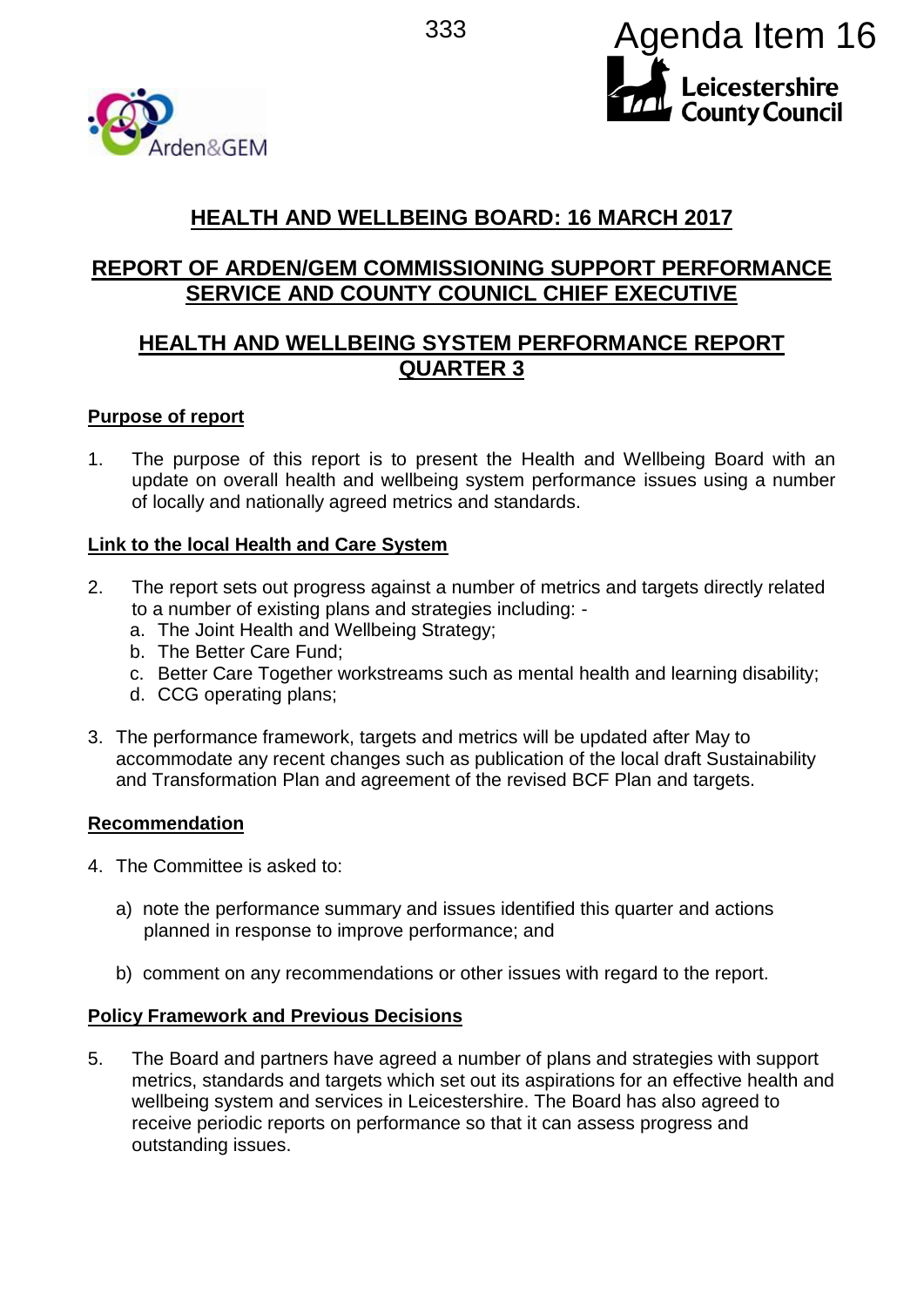- 6. The Committee currently receives a joint report on performance from the County Council's Chief Executive's Department and the Arden/GEM Commissioning Support Performance Service. This particular report encompasses:
	- a. Performance against key metrics and priorities set out in the Better Care Fund plan;
	- b. An update on key Clinical Commissioning Group (CCG) and provider performance issues including mental health performance; and
	- c. An update on wider public health metrics and performance.

# **Better Care Fund and Integration Projects – Appendix 1**

- 7. The following section of the report summarises performance against the targets within the Better Care Fund (BCF) plan. Appendix 1 contains the BCF Plan indicators and targets applying from April 2016. These are all 2016/17 targets and were revised in July 2016 in light of new population projections released by the Office for National Statistics in May 2016.
	- 1. Metric 1 Residential and nursing home admissions 606.4 per 100k a year
	- 2. Metric 2 Reablement 84.2% for each rolling 3 month period
	- 3. Metric 3 Delayed Transfers of Care (DTOC) quarterly targets 236.66, 231.91, 214.66, 312.19 per 100k
	- 4. Metric 4 Non-elective admissions 724.37 per 100K per month
	- 5. Metric 5 Patient experience 63.5%
	- 6. Metric 6 Falls 139.76 per 100K per month

# **Metric 1 – Permanent Admissions to Residential and Nursing Homes**

8. In relation to residential and nursing home admissions - permanent admissions to care for those aged 65+ per 100k - the forecast is 621.8 (848 admissions) against a target of 606.4 (827 admissions). The indicator is therefore currently rated **red**. Performance in 2015/16 was 860 admissions (642.3)

#### **Metric 2 - Reablement**

9. In relation to reablement, the latest data on the percentage living at home 91 days after hospital discharge and reablement is 87%. Performance continues to improve and meet the BCF target of 84.2%. Data published for 2015/16 puts Leicestershire above the national average. In relation to the percentage of people who had no need for ongoing services following reablement for 2015/16 data shows Leicestershire performance is above the average. The metric is therefore rated **green**.

# **Metric 3 – Delayed Transfers of Care**

10.In relation to delayed transfers of care (DToC) for Oct-Dec (Q3) there were 6, 211 days delayed for Leicestershire residents. 382.35 days delayed per 100k aged 18+. December saw the highest number of days delayed this financial year. The indicator is therefore rated **red**. The main reasons for delay this quarter were completions of assessments and patient/family choice.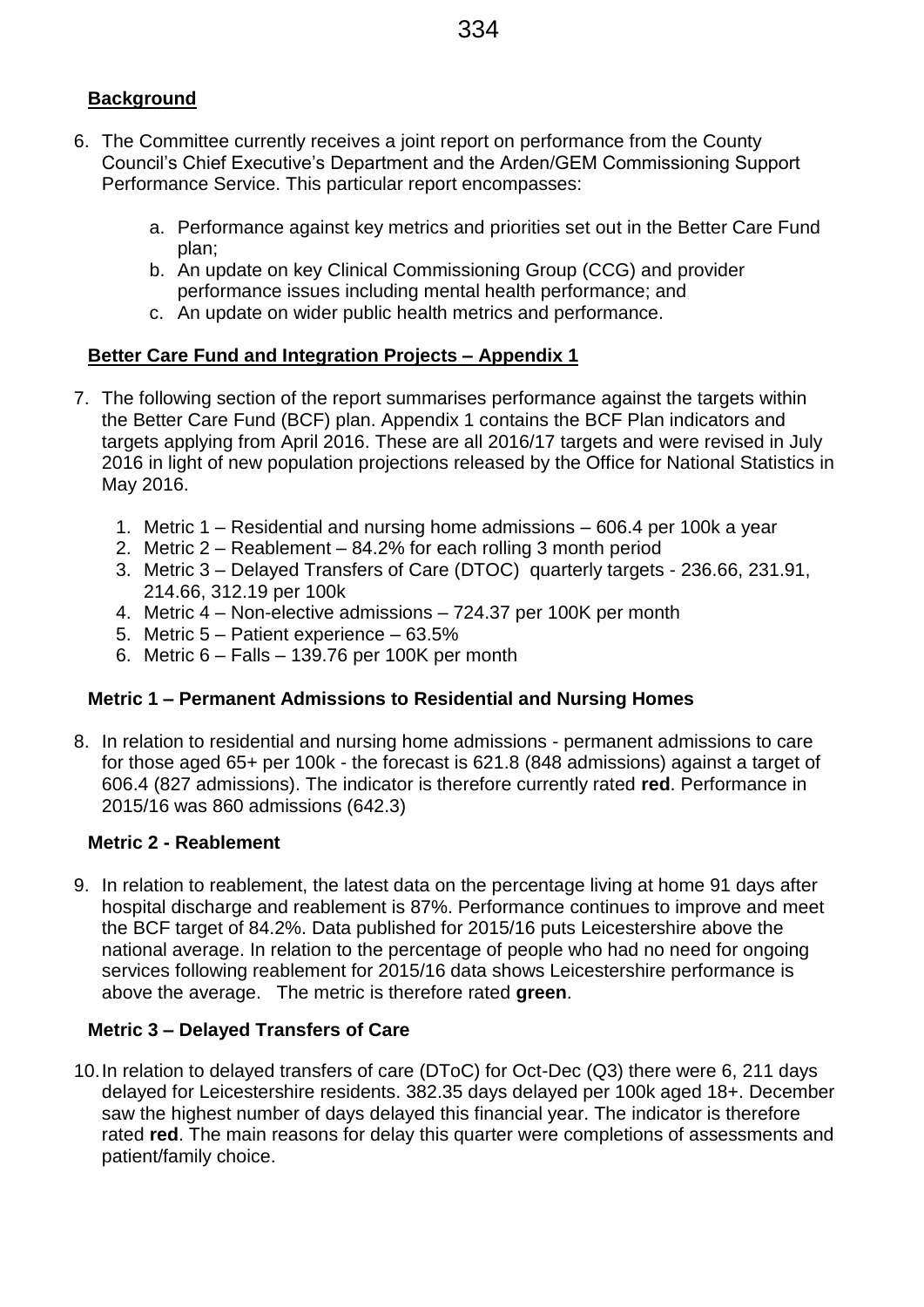11.46% were in the acute sector and 54% in the non-acute sector. Both acute and nonacute targets are being missed, although the non-acute situation is considerably worse. For Q3 53% of the days delayed were at LPT and 33% at UHL. The remainder are out of county providers, of which the biggest contributor is Kettering Hospital with 4% of the total. A completion assessment is now the most common reason for a delay in 2016/17 and in Q3. In December the number of days attributed to this cause almost doubled from November's figures.

# **Metric 4 - Non-Elective Admissions**

- 12.For the period April to December there have been 45,939 non-elective admissions, against a target of 44,190 – a variance of 1749. Furthermore, the forecast for the end of the 2016/17 financial year is that there could be 61,424 admissions, against a target of 59,030. The current rag rating is therefore **amber**. All these figures include estimated LPT admissions from September to December due to a data issue which LPT and NHS Digital are working to repair.
- 13.The tables below show the total number of avoided admissions achieved by the five original emergency admission schemes and ELRs weekend Acute Visiting Schemes (AVS). The target for avoided admissions in 2016/17 is 1,517 and has been aligned with CCG operating plans. By the end of December 2138 admissions had been avoided.

|                       | Apr<br>16 | May | June | July | Aug  | Sep  | Oct  | Nov  | Dec  |
|-----------------------|-----------|-----|------|------|------|------|------|------|------|
|                       |           |     |      |      |      |      |      |      |      |
| Actual<br>avoided     | 232       | 281 | 279  | 269  | 260  | 227  | 208  | 219  | 163  |
|                       |           |     |      |      |      |      |      |      |      |
| Cumulative<br>avoided | 232       | 513 | 792  | 1061 | 1321 | 1548 | 1756 | 1975 | 2138 |

# **Metric 5 – Patient Experience**

14.In relation to patient experience and patients satisfied with long term support to manage long term health conditions the latest data shows a figure of 63.6% against a target of 62.2% for March 2016. The metric is therefore rated **green**.

# **Metric 6 – Falls**

15.In relation to emergency admissions for injuries due to falls in people aged 65+ the latest figure is 122.45 (167 falls) against a target of 139.76. The indicator is currently rated **green**.

# **CCG and Provider Dashboards - Appendix 2**

16.In March 2016 NHS England published a new Improvement and Assessment Framework (IAF) for CCGs. From 2016/17 this replaced the existing CCG Assurance Framework. The Framework includes a set of 57 indicators across 29 areas. In the Government's Mandate to NHS England the new framework takes an enhanced and more central place in the overall arrangements for public accountability of the NHS. The IAF has been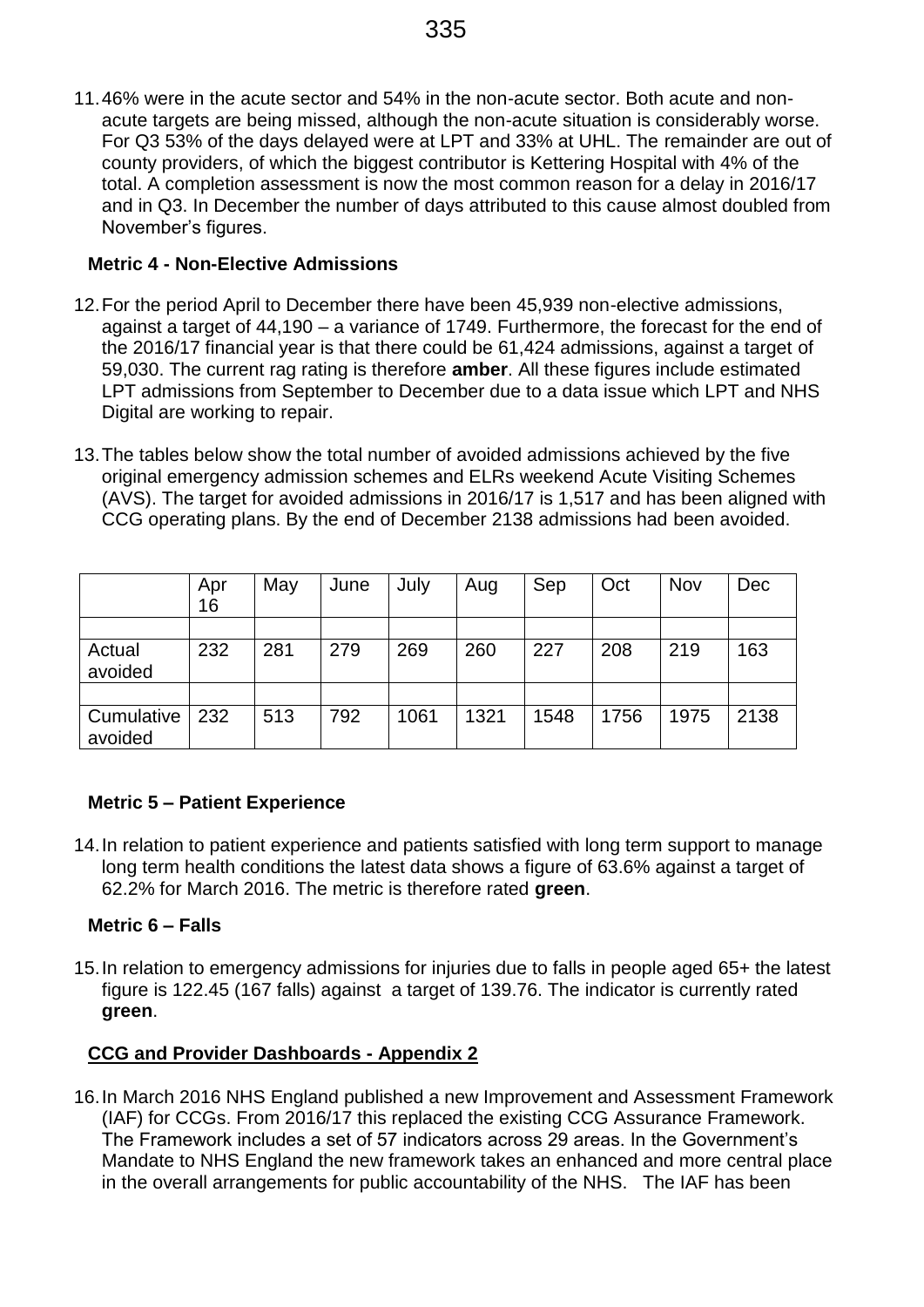designed to supply indicators for adoption in Sustainability and Transformation Plans as markers of success.

- 17.This report looks to include relevant indicators from the new Framework, taking into account contents of the local Sustainability and Transformation Plan. The performance report is the vehicle to ensure that an appropriate governance and assurance process is in place for CCGs. The report focuses on a dashboard covering;
	- Better Health this looks at how the CCG is contributing towards improving the health and wellbeing of its population; and
	- Better Care this principally focuses on care redesign, performance of constitutional standards and outcomes, including important clinical areas.
- 18.Attached as Appendix 2 is the dashboard that summarises information on CCG and provider performance using the above Framework. The indicators within the dashboard are reported at CCG level. Data reported at provider level does differ and delivery actions indicate where this is a risk. The following provides narrative of those areas currently 'at risk' and actions in place to support improving performance.

# **Electronic Referrals**

- 19.Work continues with local providers and practices to support usage of the Electronic Referral System (ERS). A joint improvement approach was agreed between UHL and the Leicestershire CCGs with various actions in place including;
	- all practices compatible with the ERS system, with referral advice and quidance, and a list of specialties provided by UHL;
	- review of all specialties to increase slots available to 100%
	- CCGs working to reduce appointment slot issues, with capacity alerts for specific services.

### **Emergency admissions for acute conditions that should not usually require hospital admission and emergency admissions for urgent care sensitive conditions**

20.CCGs continue to monitor and drive weekend and other services aimed at avoiding unnecessary admissions, and services are included in the Integrated Urgent Care lot procurement.

# **Antibiotic prescribing**

21.Performance is monitored by the CCG Medicines Optimisation Teams. The practice position against targets was circulated to GP practices and reports were presented at locality meetings. Practice packs were issued to all GP practices containing a page of "top tips to ensure appropriate antibiotic prescribing" detailing actions and objectives practices could undertake. The formation of an LLR Antimicrobial Resistance Strategy Group has also been progressed.

# **Cancer Waiting Times**

22.The majority of the 62 day backlog sits within Lower GI, Lung, Urology and Gynaecology at UHL. The main reasons for 62 day breaches remain theatre capacity constraints, patient complexity, patient delays, diagnostic delays and patients being unfit. Recruitment is underway for a number of additional consultant staff in a number of services. The Remedial Action Plan (RAP) has been refreshed and continues to be updated regularly and the thematic findings from the root cause analysis process that is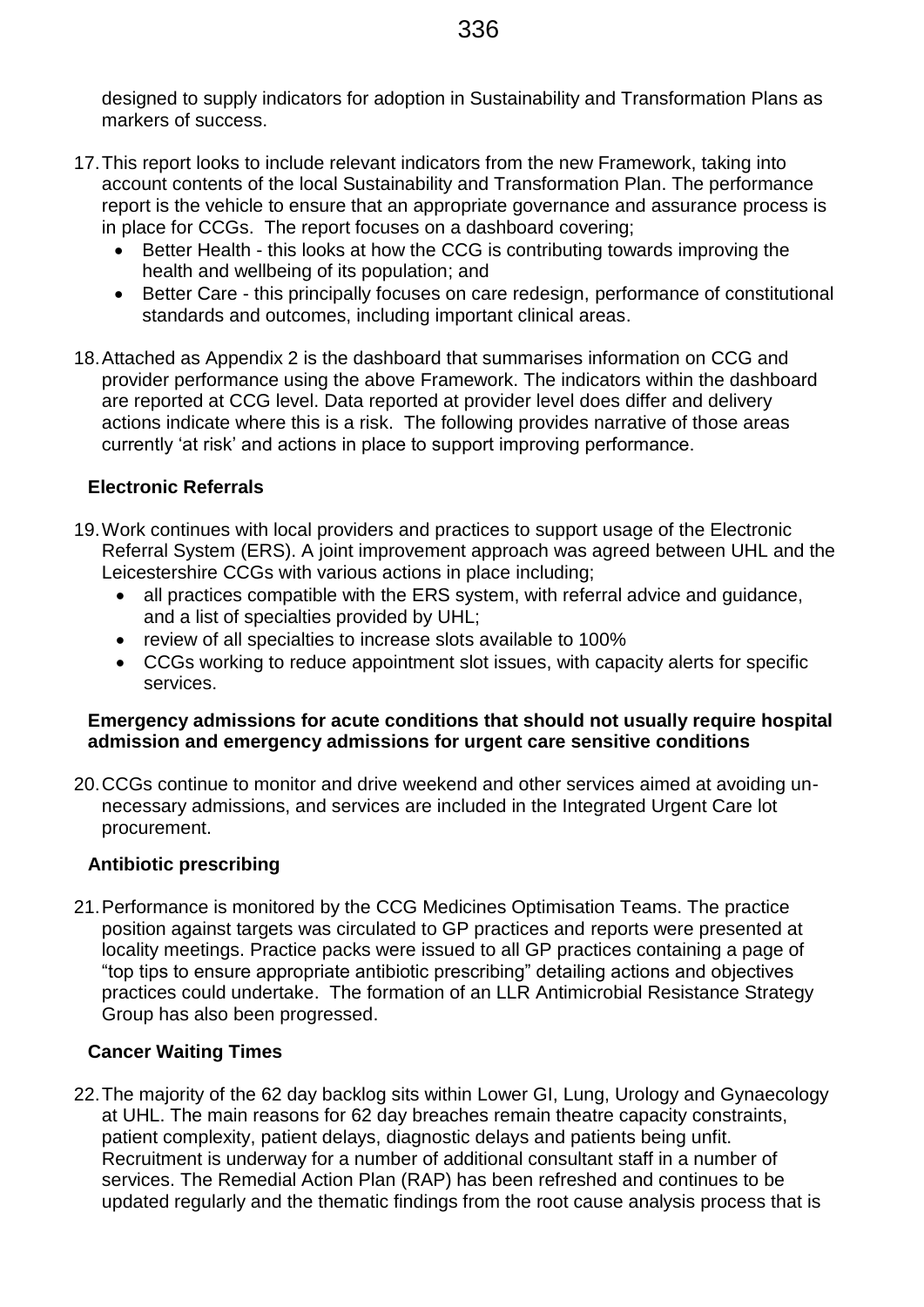in place for all patients who breach the 62 day standard are fed into the RAP. Cancelled operations as a result of emergency pressures continue to affect the 62 day performance.

### **Improved Access to Psychological Therapies (IAPT)**

23.Referral initiatives for IAPT include: promoting the service in practices via surgery televisions; promotion of the service to carers including children's carers and older people; follow up of contacts made at CCG AGM's; discussions regarding mail drops of leaflets within certain high prevalence areas; radio campaign on Heritage FM Radio. Detailed analysis of the performance of waiting times has been undertaken and a number of administration process issues have been resolved. This has shown significant improvement in unvalidated (local) December data.

#### **Specialist inpatient care for people with a learning disability and/or autism**

24.December 2016 national data was recently released. This shows an overall decrease in patients of 3 across LLR in the period from September to December. Figures will always be volatile when dealing with people with acute mental illness, but the plan is to reduce the numbers over all.

#### **Proportion of people with a learning disability on the GP register receiving an annual health check**

25.National data is only reported annually and is based on data from the NHS Digital GPES and QOF and is the position that NHS England will monitor the CCG on. Locally data is available in line with the quarterly Primary Care Liaison Nurse meetings, with the next meeting taking place in March.

### **University Hospitals of Leicester (UHL) Emergency Department (ED). Waiting Time < 4 Hours**

26.UHL has been on high escalation levels for Emergency Department (ED) performance for much of the 2016 calendar year, due to occupancy and acuity within ED, the Trust's ability to manage the volume of attendances with the current physical constraints and staffing skill mix, as well as flow within the department and across the trust. The systemwide Accident and Emergency Delivery Board has agreed a Recovery Action Plan focusing on 5 key intervention areas. Presentations at the Emergency Department continue to exceed the expected levels (circa 5% real-terms year on year growth). In addition, the Midlands and East Region have launched Cohort Two of its Emergency Care Improvement Programme, which will provide additional support to UHL to improve performance. The new Emergency Department Floor is due to open in Spring 2017, which will provide an integrated Emergency Department service which is expected to address some of the physical and pathway constraints currently impacting negatively on performance.

#### **Ambulance Response Times, Handovers between UHL Emergency Department and Ambulance and Ambulance Crew Clear**

27.High occupancy in the Emergency Department and bed pressures across the Trust in Quarter 2 to Quarter 4 have led to congestion in the assessment bay, resulting in longer waits for ambulance handovers. System-wide actions are underway to decrease conveyance to Leicester Royal Infirmary, and to increase the volume of "see and treat"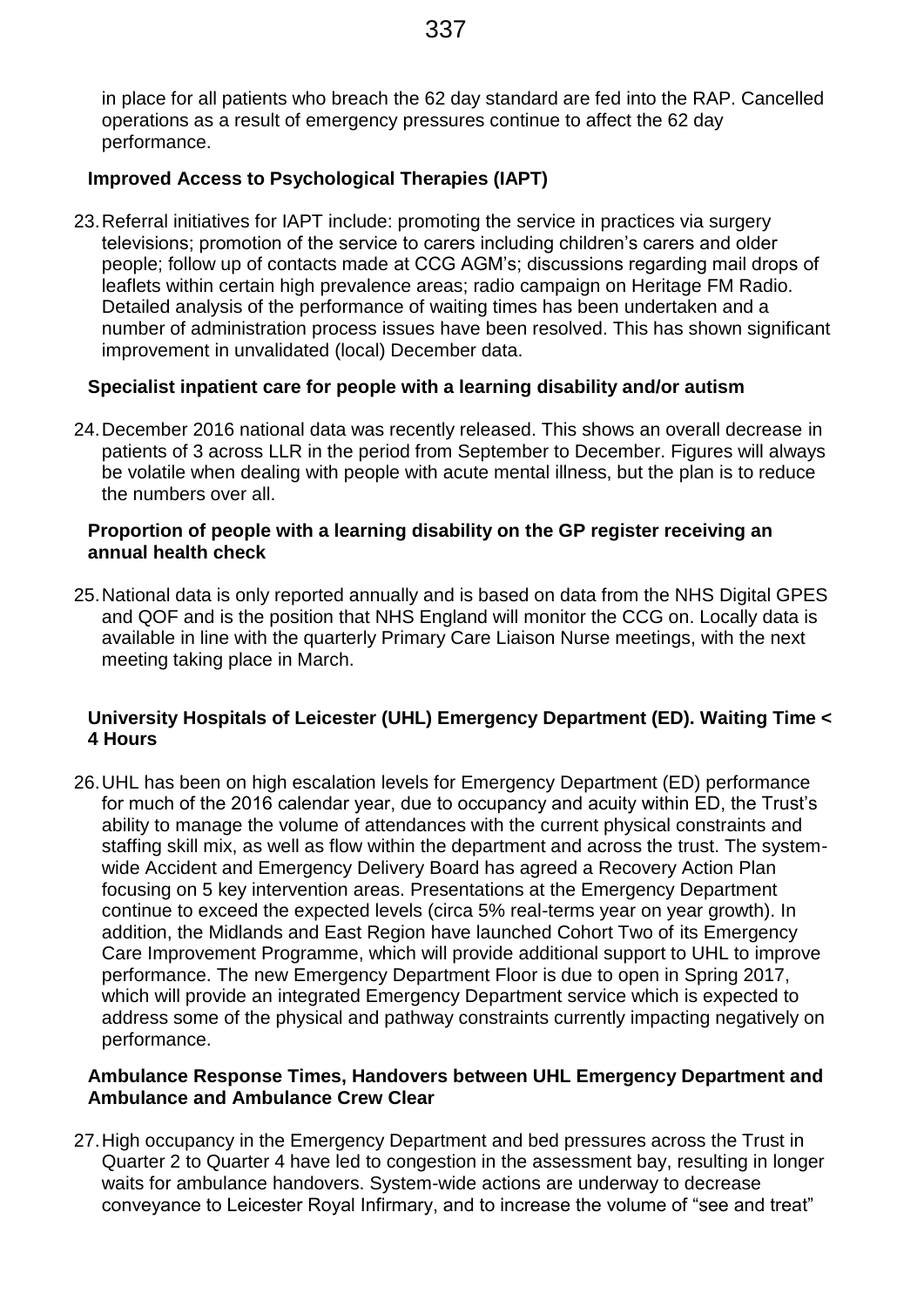and "hear and treat" clinical encounters to divert patients away from the Emergency Department. Ambulance handovers featured in the Escalation Meeting with NHS England and NHS Improvement on 6 January 2017 and further recovery actions are under development as a result. These will include increased use of cohorting, as well as actions to reduce the conveyance rates.

28.A trial of a joint response vehicle containing a GP and an EMAS Paramedic – specifically responding to Nursing Home/Care Home referrals in the week prior to Christmas is being reviewed. Early findings have suggested a significant number of admissions have been avoided for this patient cohort. Frailty training to EMAS staff to reduce conveyance and cohorting policy is in place for patients awaiting beds.

#### **Delayed Transfers of care attributable to the NHS per 100,000 population – Leicestershire Partnership Trust**

29.The reasons behind the increase in delays are being investigated. A contract performance notice has been issued which will convert to a Service Development Improvement Plan (SDIP) 2017/18. A remedial action plan is in progress and multiagency DTOC housing group established. Although Mental Health Services for Older People DTOCs have shown slight improvement these are still being monitored.

#### **52 Week waiters at UHL**

30.At end of December there were 32 patients across UHL who breached 52 weeks. 30 within Musculoskeletal and Specialist Surgery (MSS) (including 15 Orthodontics), five patients have now had treatment, eight patients have a treatment date and two from Cancer, Haematology, Urology, Gastroenterology and General Surgery (CHUGGS) have both been treated.

#### **Cancelled Operations - non re-admitted in 28 days and No patient has to tolerate an urgent operation being cancelled for the second time - UHL only**

31.Weekly winter bed meetings occur to forward plan elective capacity to match predicted bed availability. At LRI the Trust is initiating the 'Red 2 Green' process to reduce patient length of stay and improve flow, reducing the risk of patient cancellations due to bed pressures.

#### **UHL Quality Dashboard**

#### **Mixed Sex Accommodation (MSA) Breaches**

32.A dashboard relating to quality metrics at UHL has been included in Appendix 2. There were 14 mixed sex accommodation breaches in December at UHL 2 patients were affected in neurology and surgical specialty, they were both due to lack of bed capacity. In Ophthalmology there were 4 breaches with 12 patients affected. The Ophthalmology Suite is situated within a very small clinical environment which meets the needs of large numbers of patients each day. Due to activity within the Suite 4 breaches occurred for patients undergoing day case eye surgery.

#### **Leicestershire Mental Health Dashboard – Appendix 3**

33.A Mental Health dashboard has been developed which includes more detail on the Mental Health, Learning Disabilities and Dementia CCG Improvement and Assessment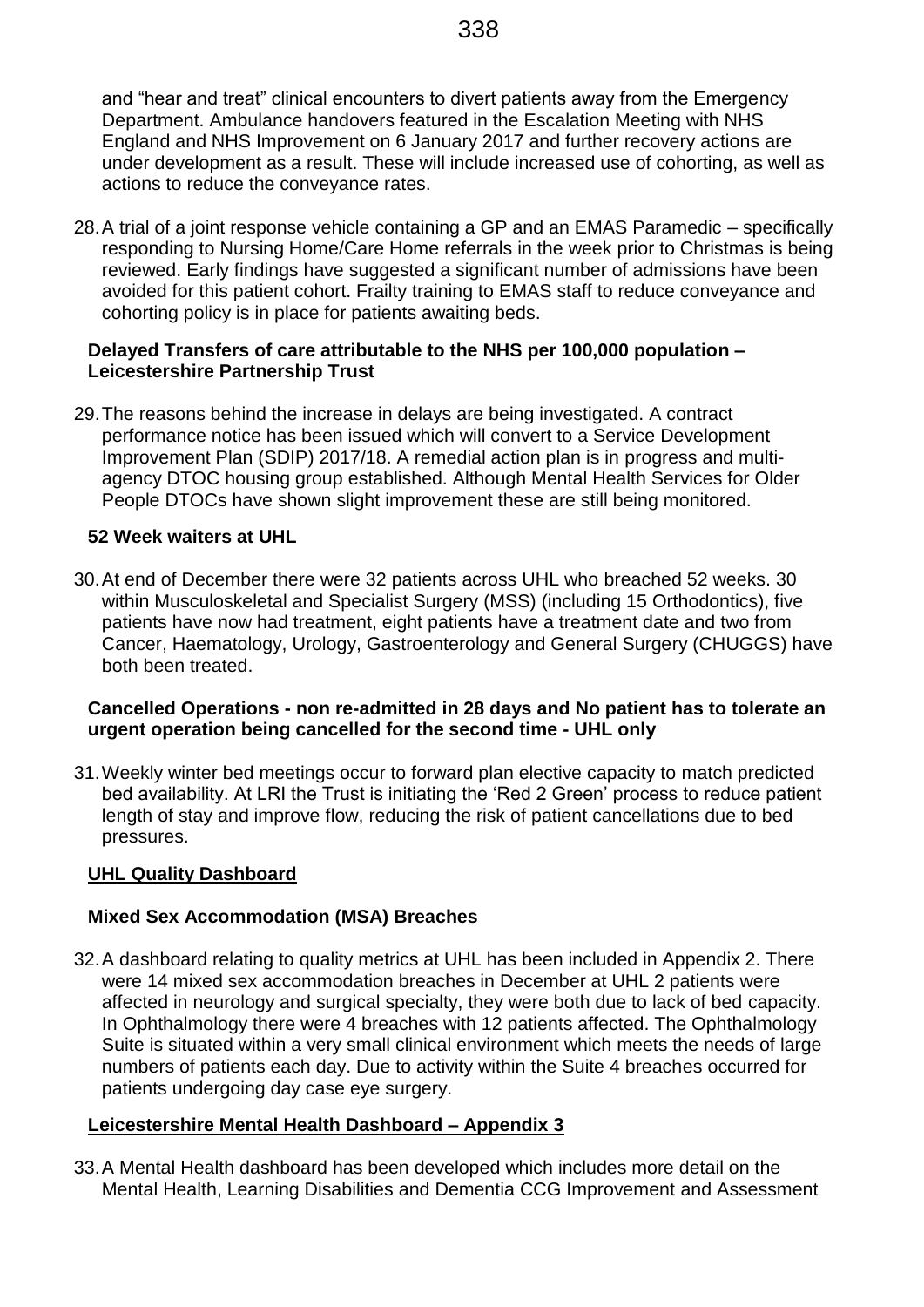Framework 2016/17 metrics. Actions to address those 'at risk' indicators have been included in the relevant sections above. A selection of Public Health Outcomes Framework indicators which identifies Self Harm, Suicide and Anxiety levels across Leicestershire has been reported and an update provided where possible.

### **Public Health Outcomes Performance – Appendix 4**

- 34.Appendix 4 sets out current performance against targets set in the performance framework for public health. Public Health England has published an update to the public health outcomes framework (PHOF). In terms of high level outcomes 14 indicators are presented and Leicestershire is better than the England average for six of these. No indicators perform significantly worse than the England average.
- 35.A number of the PHOF indicators were updated in a data release in 2017 and Appendix 4 summarises the latest position. Overall to date 17 metrics are rated green, 4 amber and 6 red. In addition 2 further metrics are rated higher than comparators and 1 lower than comparators.
- 36.In relation to the 17 green indicators the following have shown improvement and are on track to meet targets – life expectancy males, chlamydia detection rates, under 75 mortality for cardiovascular disease, cancer, liver disease and respiratory disease, breastfeeding initiation, smoking at time of delivery, under 18 conceptions, child excess weight (11 year olds), excess weight (adults), active adults, inactive adults, completion of drug treatment (non-opiates), and breast cancer and cervical cancer screening coverage.
- 37.Health inequalities (females) is lower than comparators. Health inequalities (males) and excess under 75 mortality for people with a serious mental illness is higher than comparators. Amber indicators include – life expectancy (females), suicide rates, child excess weight 4-5 year olds and smoking prevalence in adults.
- 38.Red indicators include HIV late diagnosis, infant mortality, child dental decay, drug treatment (opiates), admissions for alcohol related conditions, take up of NHS health checks. Further work is underway to progress improvement across the range of indicator areas.
- 39.In September Public Health England published health profiles for all local authorities in England. The profiles summarise the health of the population using 31 indicators across a range of themes. In relation to Leicestershire 19 of the indicators are significantly better than the England average, 7 the same, with just one – recorded diabetes – significantly worse than the England average.
- 40.Further consideration will be given to actions to tackle these areas as part of the Health and Wellbeing Strategy implementation and the public health service plan development process. In addition work has commenced on a new Single Outcomes Framework which will feed into a revised set of priority outcomes and metrics for public health following the County Council election in May 2017.

#### **Consultation/Patient and Public Involvement**

41. The metrics include a number which involve surveys of patient and user satisfaction with services.